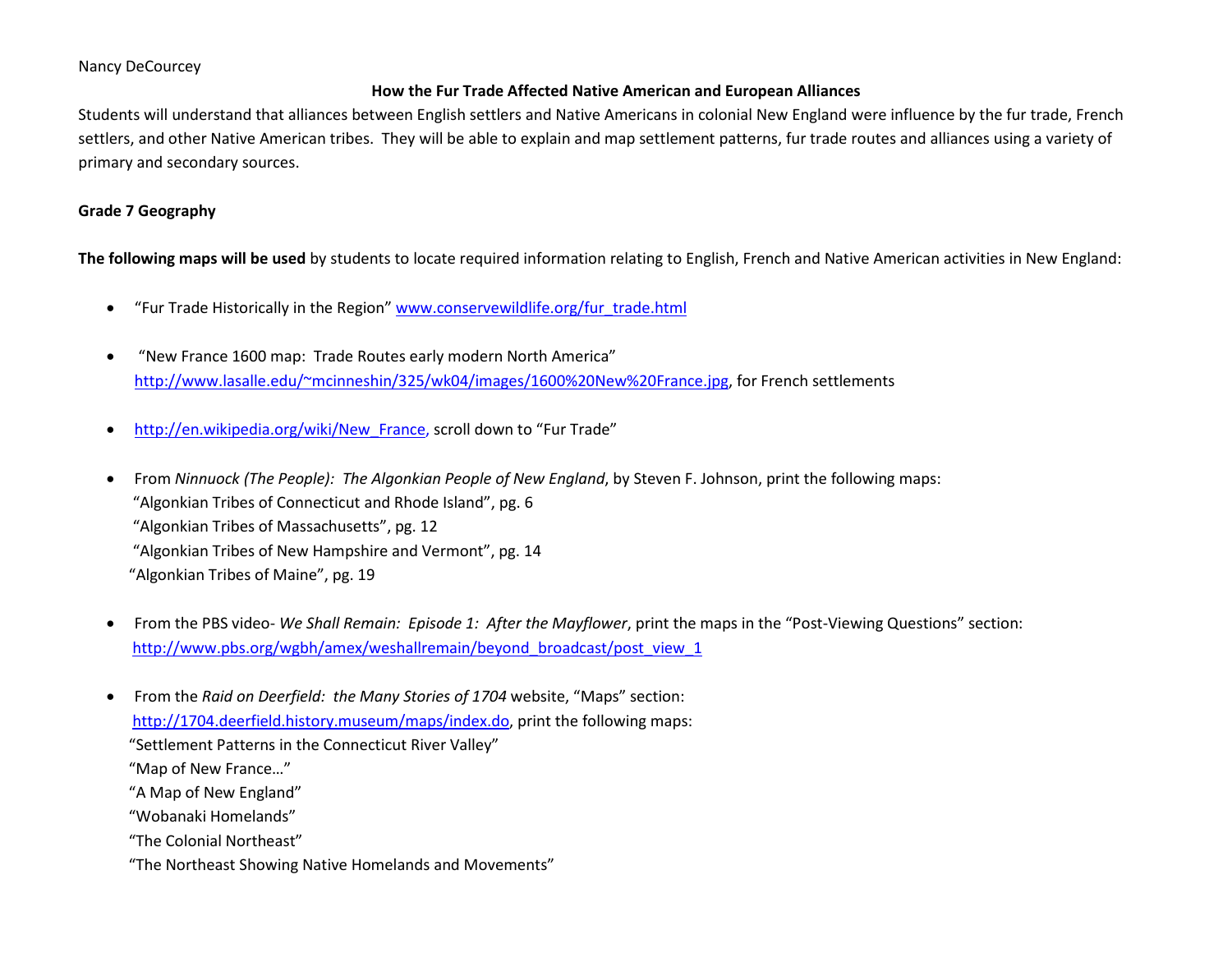# **Reading for information and content:**

- A Way of Life: Traveling and Exploring Where We Life 300 years ago: [http://www.conservewildlife.org/fur\\_trade.html](http://www.conservewildlife.org/fur_trade.html)
- A Way of Life: Historical Perspective<http://www.conservewildlife.org/history.html>
- Furbearer Guide: What is a furbearer?<http://www.conservewildlife.org/furbearers.html>
- Wildlife Fact Sheets[, http://www.wildlife.state.nh.us/Wildlife/wildlife\\_profiles.htm](http://www.wildlife.state.nh.us/Wildlife/wildlife_profiles.htm)
- Fifteen Furbearers

Related activities: **1703 beaver pelt trading activity-** use the provided list of items that could be bartered for beaver pelts. Fill in the shopping list and show whether you have enough pelts to purchase everything on the list.

View "July 14<sup>th</sup>. 1703. Prices of Goods." Here

[http://www.americancenturies.mass.edu/classroom/curriculum\\_5th/lesson1/resources/1703\\_broadside.html](http://www.americancenturies.mass.edu/classroom/curriculum_5th/lesson1/resources/1703_broadside.html) to look at the original document showing a broadside of beaver pelt equivalents for trade and compare these with the list you were given.

**Watch the video, "Fur, Fabric of a Nation"** by the Fur Institute of Canada:

Part 1<https://www.youtube.com/watch?v=apG-411fsVc>

Part 2 [https://www.youtube.com/watch?v=DOKEdapvV\\_E](https://www.youtube.com/watch?v=DOKEdapvV_E)

Part 3<https://www.youtube.com/watch?v=ybDPwTMYHlI>

Using the information you learn from watching, information you have acquired from the related readings and general knowledge, explain **how the fur trade played a vital role in the culture and survival of Native Americans, French and English settlers in New England.** You must include a map of colonial New England to help explain your answer- you may make your own or use one from class discussions.

You may present your information:

- In a short (3 complete paragraphs) essay
- On a poster
- Using a Powerpoint document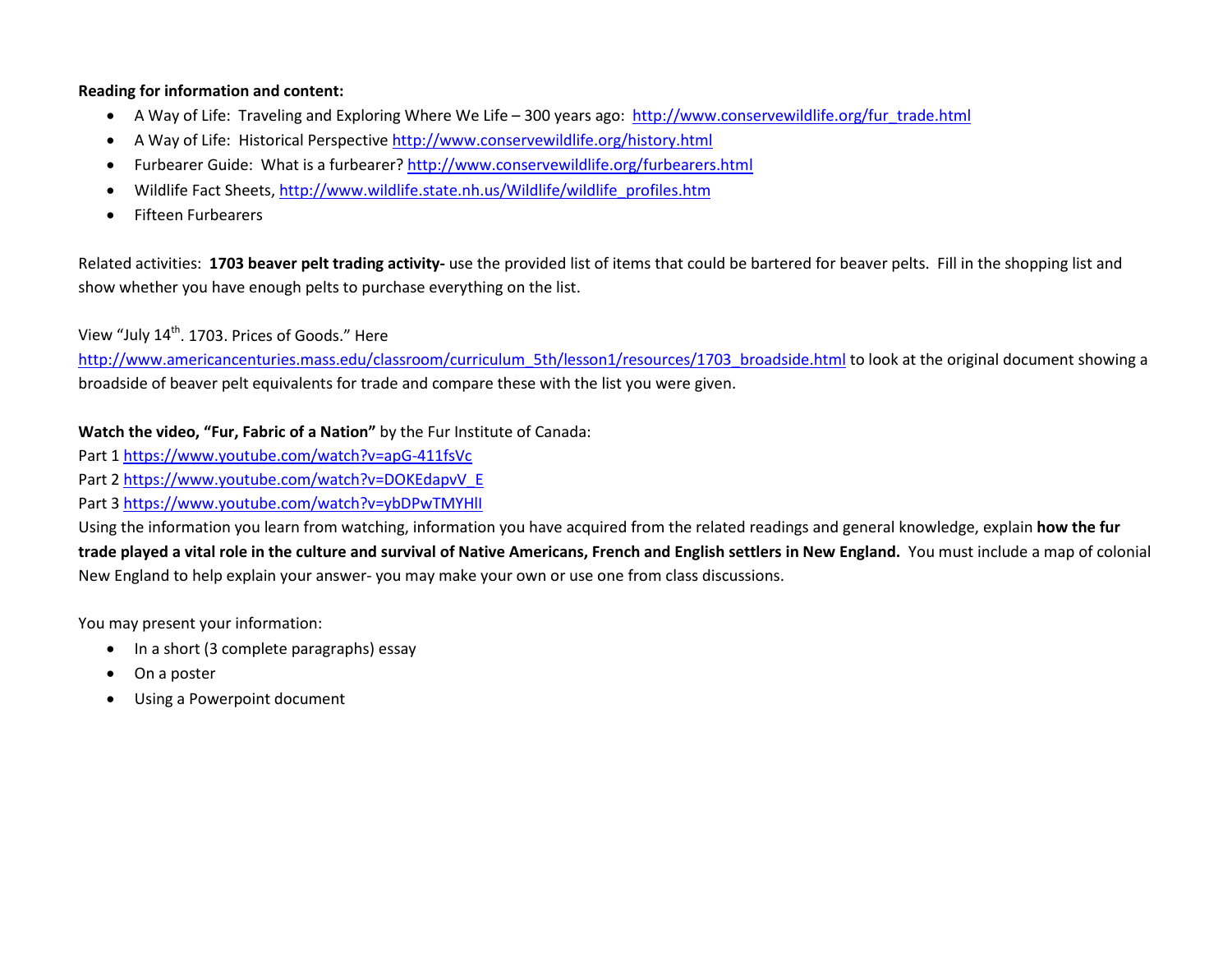#### **Fifteen Furbearers**

1. Eastern Coyote- dog family, lives in many settings, predator; active year-round, lives in groups

2. River Otter- weasel family, lives around water, excellent swimmer and diver, predator

3. Raccoon- lives in many areas, depends on natural features or other animals for dens, omnivorous, nocturnal, hibernates

4. Virginia Opossum- marsupial, nocturnal, excellent climber and swimmer, omnivorous and scavenger, mostly in southern US, hibernates

5. Bobcat- wildcat family, lives in mixed forests with openings for hunting, active year-round, nocturnal, solitary

6. Striped skunk- weasel family, likes open areas with some shelter, nocturnal, omnivorous, hibernates

7. Muskrat- rodent, spends lots of time in water, mostly plant eaters, nocturnal, have waterside dens they build themselves, sleeps and eats in winter

8. Mink- weasel family, lives and hunts along the water, mostly nocturnal, predator, often stores food, eats muskrats, solitary

9. Weasel (ermine) - weasel family, lives in the Arctic (and other areas), predator, lives in dens, active in winter

10. Gray fox- dog family, undisturbed woodlands, competes with coyote and red fox for food, lives in northern US, will climb trees for prey, somewhat nocturnal, active year-round

11. Red fox- dog family, lives in woodland and farmland, solitary, may use same den in the ground year after year, omnivorous, will store some food, will pounce through snow to catch prey

12. Fisher- weasel family; lives in dense forest, predator, travels widely, active year-round, nocturnal

13. Beaver- rodent, lives along slow moving streams bordered by woods, plant eater, builds elaborate dens near water, sleeps and eats in winter

14. Marten- weasel family, omnivorous, den in the ground or in stumps, active year-round, has fur on feet and will burrow in snow

15. Gray squirrel- rodent, eats seeds and nuts, active year-round, makes dens in tree trunks or in high branches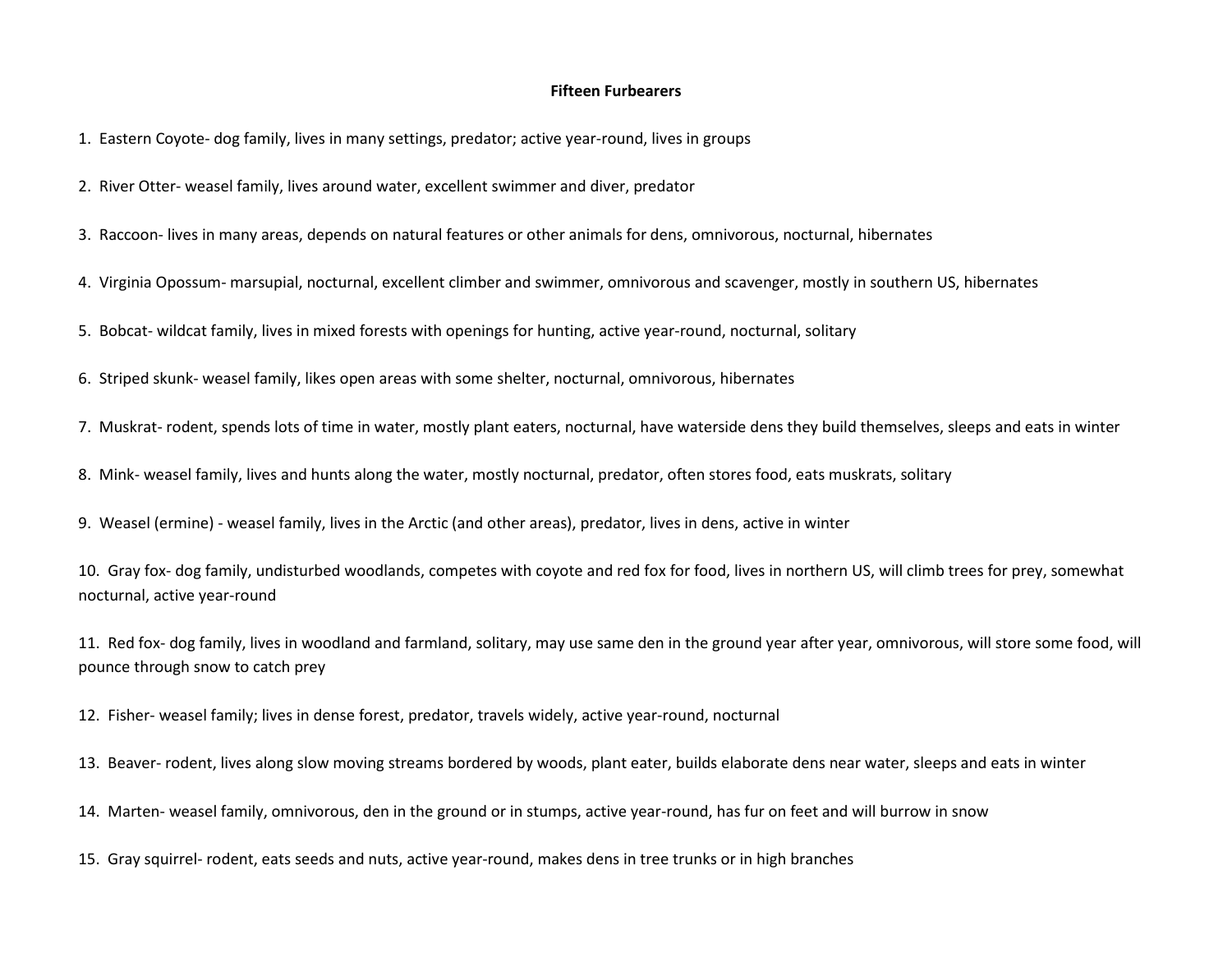# Name \_\_\_\_\_\_\_\_\_\_\_\_\_\_\_\_\_\_\_\_\_\_\_\_\_\_\_\_\_\_\_\_\_\_\_\_\_\_\_\_\_\_ Date \_\_\_\_\_\_\_\_\_\_\_\_\_\_\_\_\_\_\_\_\_\_\_\_\_

You have arrived at the trading post and need to exchange your 50 beaver pelts for supplies for your family. It is 1703. Do you have enough furs to get the supplies you need? Fill in the chart below to see:

| Item you want                                                        | One pelt will purchase | Total pelts needed |  |
|----------------------------------------------------------------------|------------------------|--------------------|--|
| 1. 20 pecks corn                                                     |                        |                    |  |
| 2. 6 pints gunpowder                                                 |                        |                    |  |
| 3. 4 small hoes                                                      |                        |                    |  |
| 4. 10 pints of shot                                                  |                        |                    |  |
| 5. 18 knives                                                         |                        |                    |  |
| 6. 12 combs                                                          |                        |                    |  |
| 7. 4 small axes                                                      |                        |                    |  |
| 8. 10 yards cotton cloth                                             |                        |                    |  |
| 9. 10 fox pelts                                                      |                        |                    |  |
| 10. 24 mink pelts                                                    |                        |                    |  |
| 11. 20 pounds of feathers                                            |                        |                    |  |
| 12. 2 otter pelts                                                    |                        |                    |  |
| Use the "In the Days of Bartering" price list to fill in this chart. |                        |                    |  |
| Do vou have anough heaver notte?                                     |                        |                    |  |

Do you have enough beaver pelts? \_\_\_\_\_\_\_\_\_\_\_\_\_\_\_\_\_\_\_\_\_\_\_